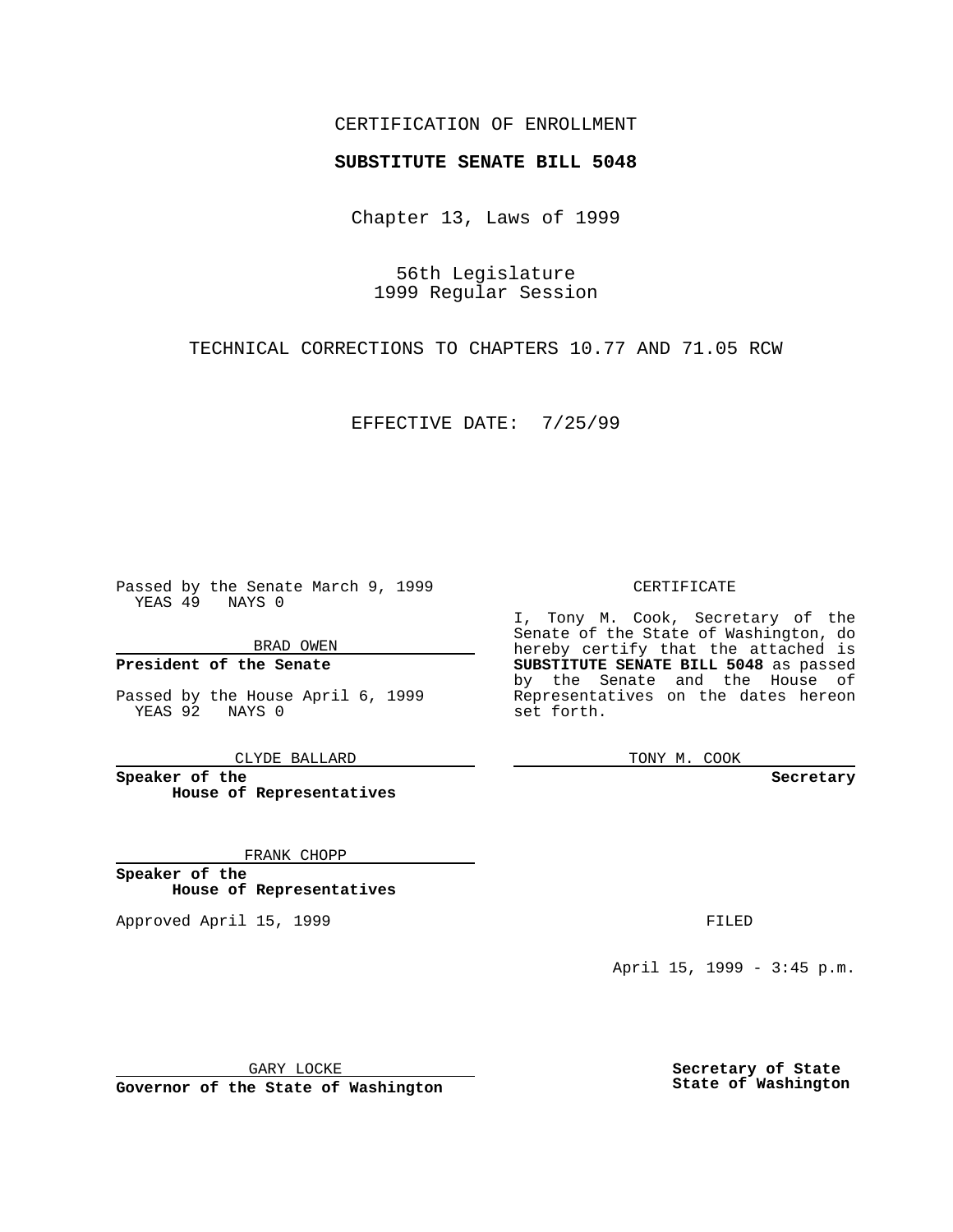## **SUBSTITUTE SENATE BILL 5048** \_\_\_\_\_\_\_\_\_\_\_\_\_\_\_\_\_\_\_\_\_\_\_\_\_\_\_\_\_\_\_\_\_\_\_\_\_\_\_\_\_\_\_\_\_\_\_

\_\_\_\_\_\_\_\_\_\_\_\_\_\_\_\_\_\_\_\_\_\_\_\_\_\_\_\_\_\_\_\_\_\_\_\_\_\_\_\_\_\_\_\_\_\_\_

Passed Legislature - 1999 Regular Session

#### **State of Washington 56th Legislature 1999 Regular Session**

**By** Senate Committee on Human Services & Corrections (originally sponsored by Senators Long and Hargrove)

Read first time 01/29/1999.

 AN ACT Relating to technical corrections to chapters 10.77 and 71.05 RCW; amending RCW 10.77.010, 10.77.240, 10.77.940, 71.05.020, 71.05.245, 71.05.320, 71.05.425, and 71.05.940; reenacting RCW 71.05.640, 71.05.670, 71.05.680, and 71.05.690; and creating a new section.

BE IT ENACTED BY THE LEGISLATURE OF THE STATE OF WASHINGTON:

 NEW SECTION. **Sec. 1.** The purpose of this act is to make technical nonsubstantive changes to chapters 10.77 and 71.05 RCW. No provision of this act shall be construed as a substantive change in the provisions dealing with persons charged with crimes who are subject to evaluation under chapter 10.77 or 71.05 RCW.

 **Sec. 2.** RCW 10.77.010 and 1998 c 297 s 29 are each amended to read as follows:

As used in this chapter:

 (1) "County designated mental health professional" has the same meaning as provided in RCW 71.05.020.

 (2) A "criminally insane" person means any person who has been acquitted of a crime charged by reason of insanity, and thereupon found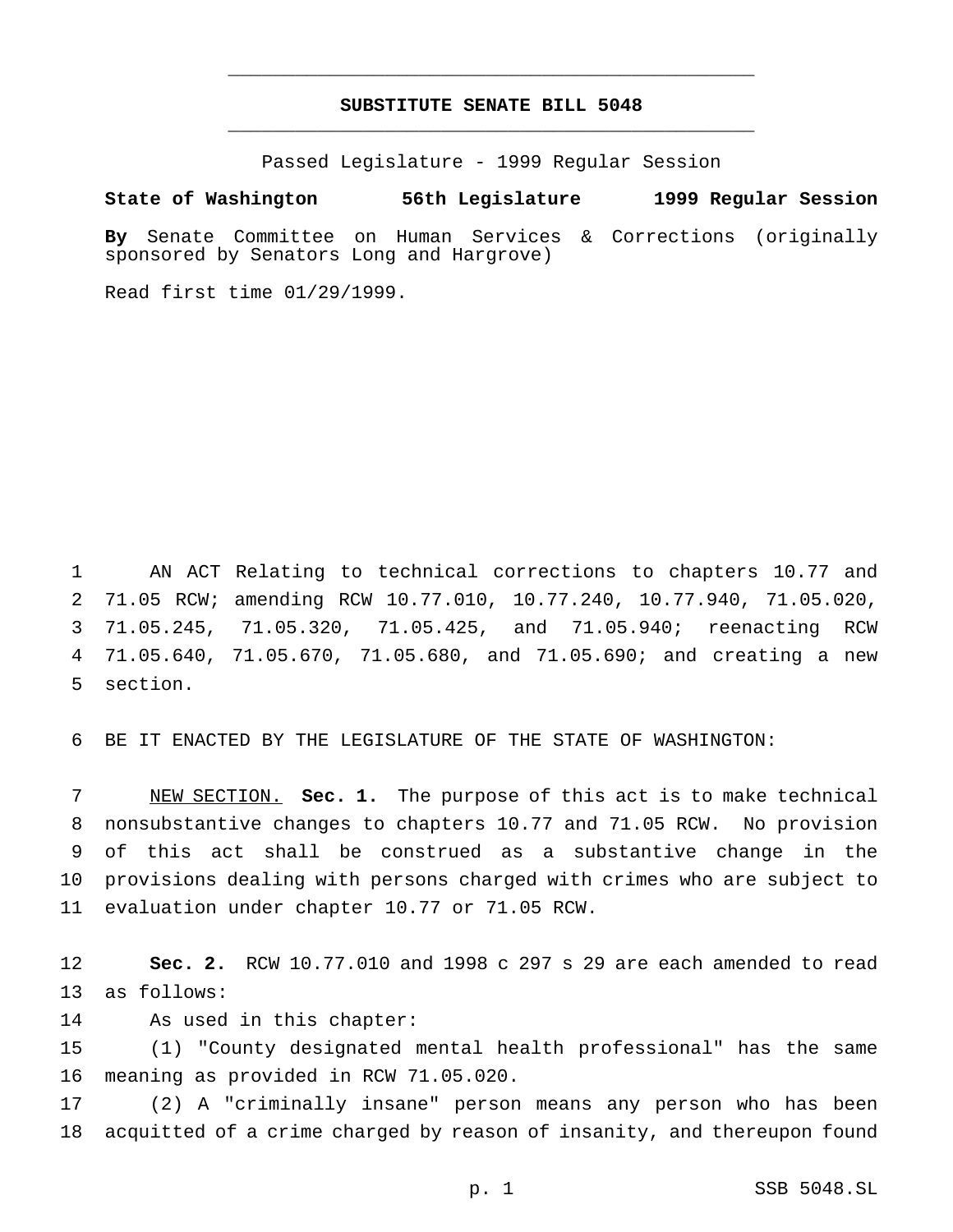to be a substantial danger to other persons or to present a substantial likelihood of committing criminal acts jeopardizing public safety or security unless kept under further control by the court or other persons or institutions.

 (3) "Department" means the state department of social and health services.

 (4) "Developmental disabilities professional" means a person who has specialized training and three years of experience in directly treating or working with persons with developmental disabilities and is a psychiatrist or psychologist, or a social worker, and such other developmental disabilities professionals as may be defined by rules adopted by the secretary.

 (5) "Developmental disability" means the condition defined in RCW 14 71A.10.020( $(\frac{2}{2})$ ) (3).

15 (6) "((Expert or)) Professional person" means:

 (a) A psychiatrist licensed as a physician and surgeon in this state who has, in addition, completed three years of graduate training in psychiatry in a program approved by the American medical association or the American osteopathic association and is certified or eligible to 20 be certified by the American board of psychiatry and neurology or the American osteopathic board of neurology and psychiatry;

 (b) A psychologist licensed as a psychologist pursuant to chapter 18.83 RCW; or

 (c) A social worker with a master's or further advanced degree from an accredited school of social work or a degree deemed equivalent under rules adopted by the secretary.

 (7) "Furlough" means an authorized leave of absence for a resident of a state institution operated by the department designated for the custody, care, and treatment of the criminally insane, consistent with an order of conditional release from the court under this chapter, without any requirement that the resident be accompanied by, or be in the custody of, any law enforcement or institutional staff, while on such unescorted leave.

 (8) "Habilitative services" means those services provided by program personnel to assist persons in acquiring and maintaining life skills and in raising their levels of physical, mental, social, and vocational functioning. Habilitative services include education, training for employment, and therapy. The habilitative process shall be undertaken with recognition of the risk to the public safety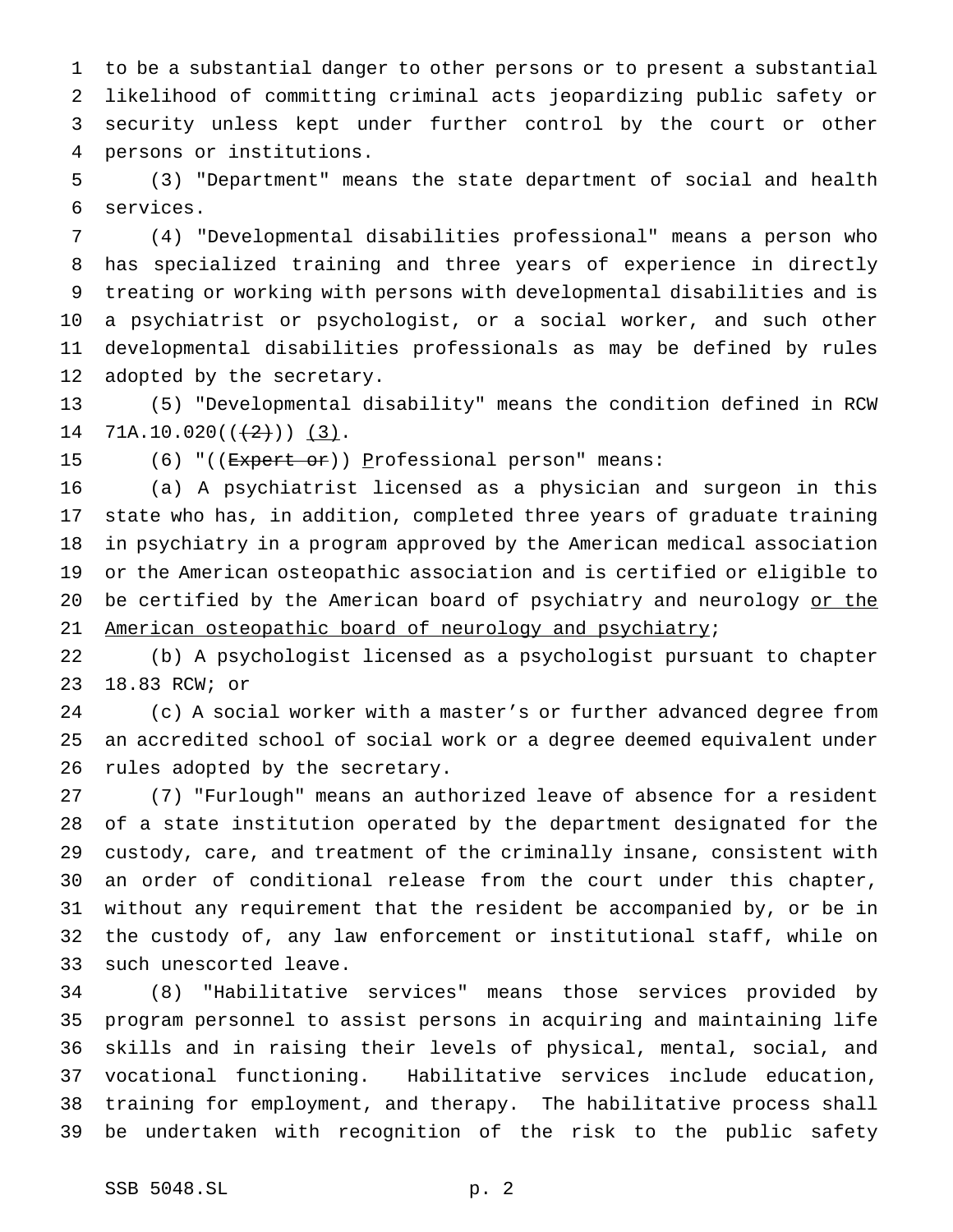presented by the individual being assisted as manifested by prior charged criminal conduct.

 (9) "History of one or more violent acts" means violent acts committed during: (a) The ten-year period of time prior to the filing of criminal charges; plus (b) the amount of time equal to time spent during the ten-year period in a mental health facility or in confinement as a result of a criminal conviction.

 (10) "Incompetency" means a person lacks the capacity to understand the nature of the proceedings against him or her or to assist in his or her own defense as a result of mental disease or defect.

 (11) "Indigent" means any person who is financially unable to obtain counsel or other necessary expert or professional services without causing substantial hardship to the person or his or her family.

 (12) "Individualized service plan" means a plan prepared by a developmental disabilities professional with other professionals as a team, for an individual with developmental disabilities, which shall state:

 (a) The nature of the person's specific problems, prior charged criminal behavior, and habilitation needs;

 (b) The conditions and strategies necessary to achieve the purposes of habilitation;

 (c) The intermediate and long-range goals of the habilitation program, with a projected timetable for the attainment;

 (d) The rationale for using this plan of habilitation to achieve 26 those intermediate and long-range goals;

(e) The staff responsible for carrying out the plan;

 (f) Where relevant in light of past criminal behavior and due consideration for public safety, the criteria for proposed movement to less-restrictive settings, criteria for proposed eventual discharge from involuntary confinement, and a projected possible date for discharge from involuntary confinement; and

 (g) The type of residence immediately anticipated for the person and possible future types of residences.

 (13) "Secretary" means the secretary of the department of social and health services or his or her designee.

 (14) "Treatment" means any currently standardized medical or mental health procedure including medication.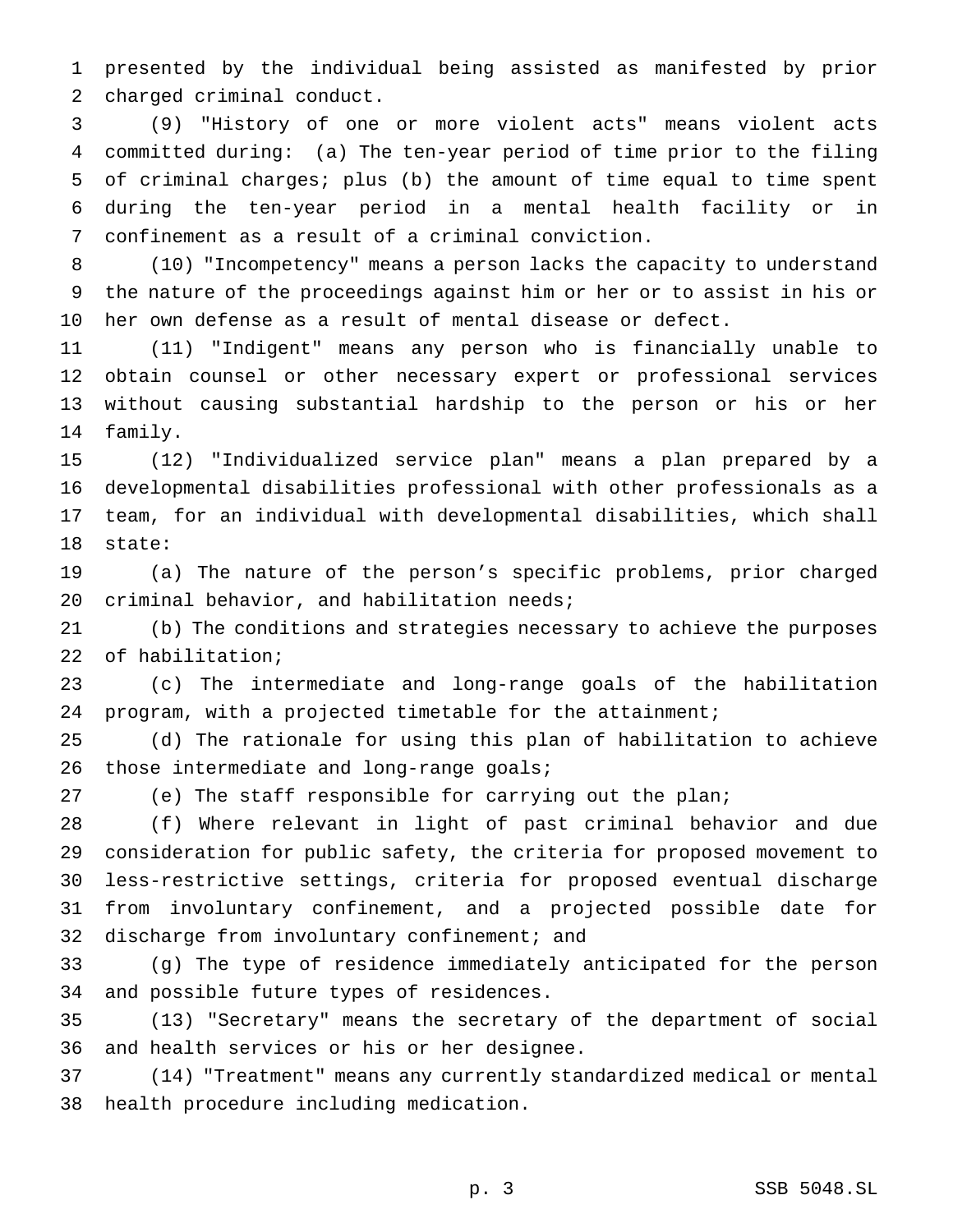(15) "Violent act" means behavior that: (a)(i) Resulted in; (ii) if completed as intended would have resulted in; or (iii) was threatened to be carried out by a person who had the intent and opportunity to carry out the threat and would have resulted in, homicide, nonfatal injuries, or substantial damage to property; or (b) recklessly creates an immediate risk of serious physical injury to another person.

 **Sec. 3.** RCW 10.77.240 and 1973 1st ex.s. c 117 s 24 are each amended to read as follows:

 Nothing in this chapter shall prohibit a person presently committed 11 from exercising a right presently available to him or her for obtaining release from confinement, including the right to petition for a writ of habeas corpus.

 **Sec. 4.** RCW 10.77.940 and 1989 c 420 s 17 are each amended to read as follows:

16 The provisions of ((this act)) chapter 420, Laws of 1989 shall 17 apply equally to persons ((presently)) in the custody of the department 18 on May 13, 1989, who were found by a court to be not guilty by reason of insanity or incompetent to stand trial, or who have been found to have committed acts constituting a felony pursuant to RCW 71.05.280(3) and present a substantial likelihood of repeating similar acts, and the secretary shall cause such persons to be evaluated to ascertain if such persons are developmentally disabled for placement in a program specifically reserved for the treatment and training of persons with developmental disabilities.

 **Sec. 5.** RCW 71.05.020 and 1998 c 297 s 3 are each amended to read as follows:

For the purposes of this chapter:

 (1) "Antipsychotic medications" means that class of drugs primarily used to treat serious manifestations of mental illness associated with thought disorders, which includes, but is not limited to atypical antipsychotic medications;

 (2) "Attending staff" means any person on the staff of a public or private agency having responsibility for the care and treatment of a patient;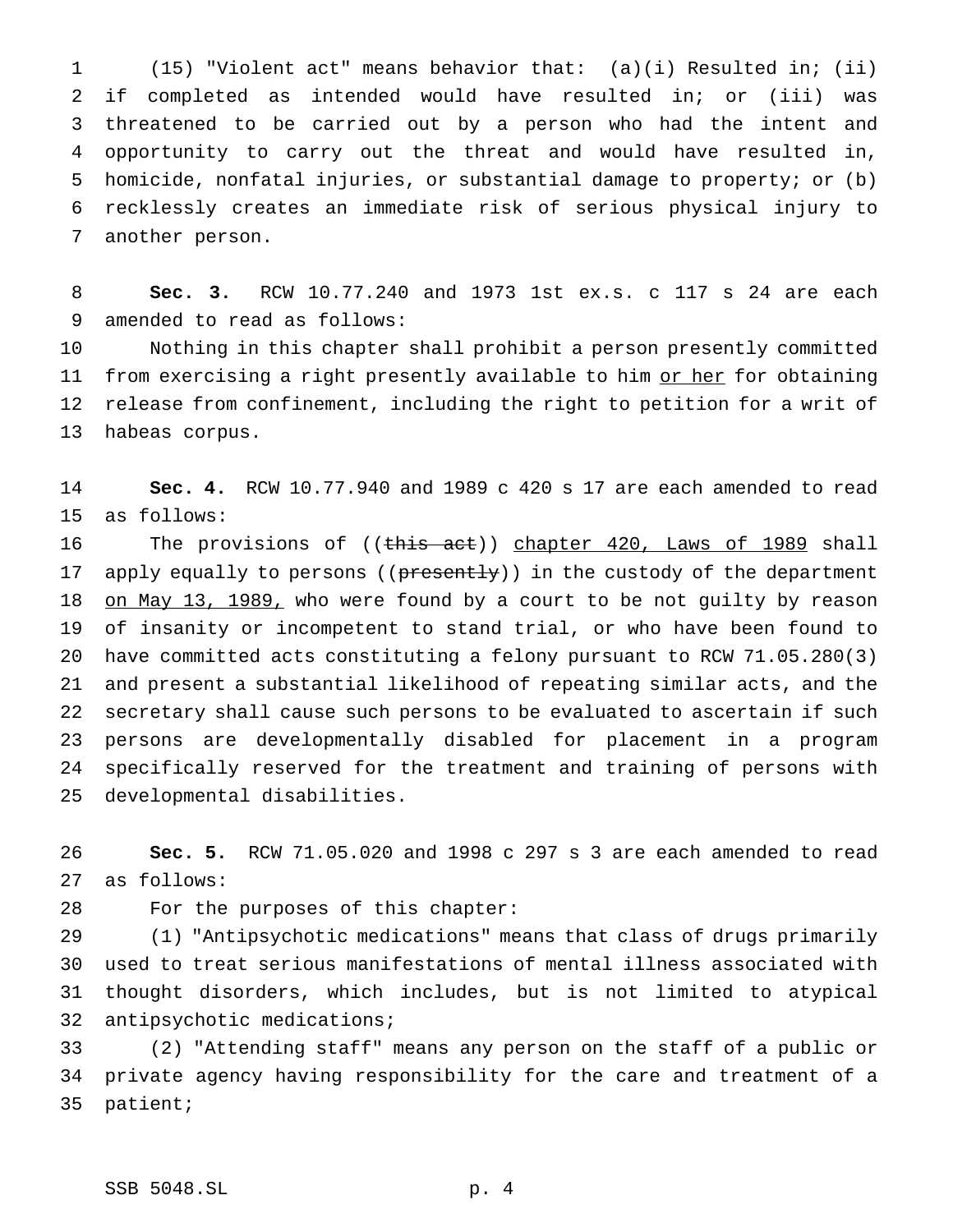(3) "County designated mental health professional" means a mental health professional appointed by the county to perform the duties specified in this chapter;

 (4) "Custody" means involuntary detention under the provisions of this chapter or chapter 10.77 RCW, uninterrupted by any period of unconditional release from a facility providing involuntary care and treatment;

 (5) "Department" means the department of social and health services;

 (6) "Developmental disabilities professional" means a person who has specialized training and three years of experience in directly treating or working with persons with developmental disabilities and is a psychiatrist, psychologist, or social worker, and such other developmental disabilities professionals as may be defined by rules adopted by the secretary;

 (7) "Developmental disability" means that condition defined in RCW 17 71A.10.020( $(\frac{2}{3})$ ) (3);

 (8) "Evaluation and treatment facility" means any facility which can provide directly, or by direct arrangement with other public or private agencies, emergency evaluation and treatment, outpatient care, and timely and appropriate inpatient care to persons suffering from a mental disorder, and which is certified as such by the department. A physically separate and separately operated portion of a state hospital may be designated as an evaluation and treatment facility. A facility which is part of, or operated by, the department or any federal agency will not require certification. No correctional institution or facility, or jail, shall be an evaluation and treatment facility within 28 the meaning of this chapter;

 (9) "Gravely disabled" means a condition in which a person, as a result of a mental disorder: (a) Is in danger of serious physical harm resulting from a failure to provide for his or her essential human needs of health or safety; or (b) manifests severe deterioration in routine functioning evidenced by repeated and escalating loss of cognitive or volitional control over his or her actions and is not receiving such care as is essential for his or her health or safety;

 (10) "Habilitative services" means those services provided by program personnel to assist persons in acquiring and maintaining life skills and in raising their levels of physical, mental, social, and vocational functioning. Habilitative services include education,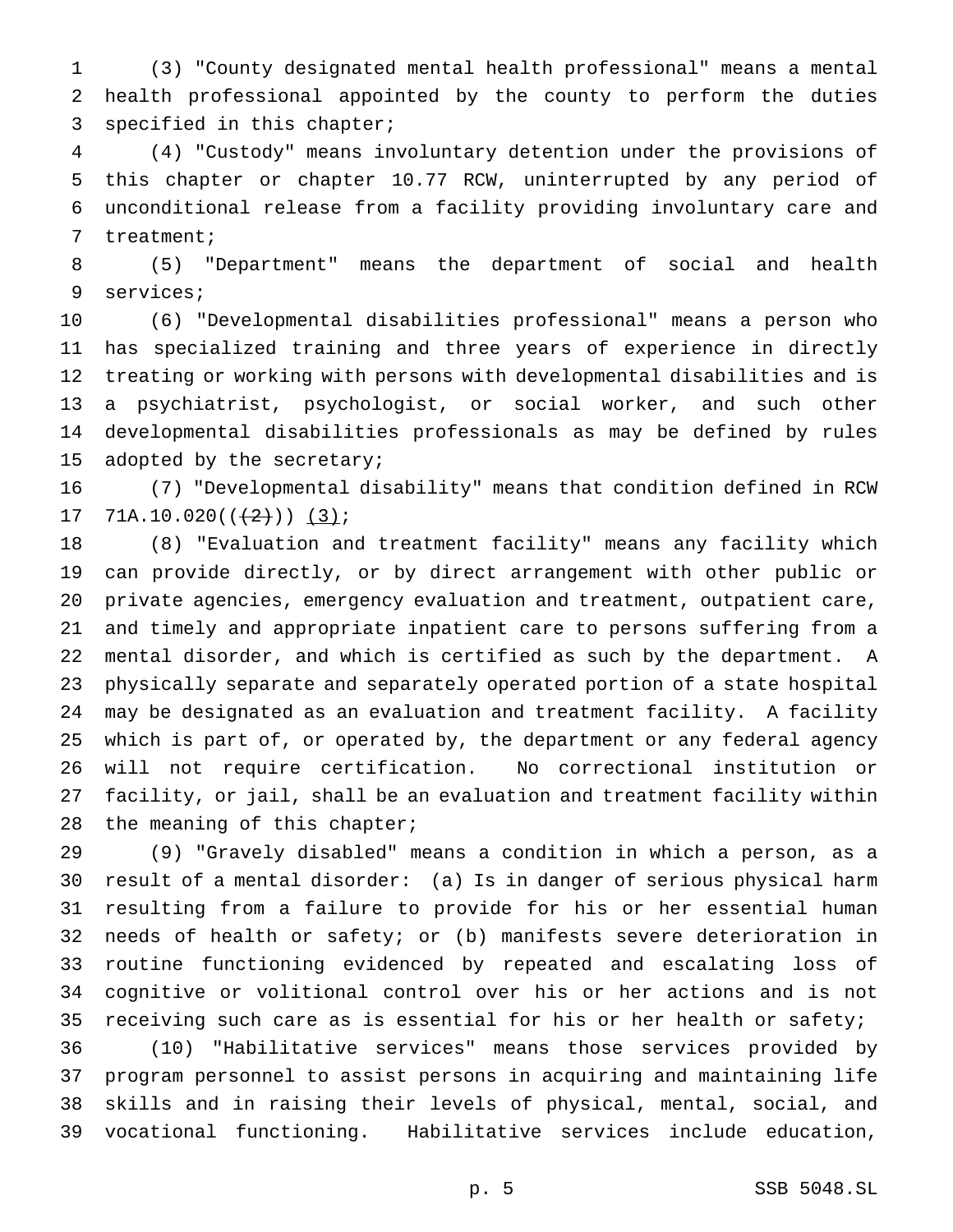training for employment, and therapy. The habilitative process shall be undertaken with recognition of the risk to the public safety presented by the individual being assisted as manifested by prior charged criminal conduct;

 (11) "History of one or more violent acts" refers to the period of time ten years prior to the filing of a petition under this chapter, excluding any time spent, but not any violent acts committed, in a mental health facility or in confinement as a result of a criminal conviction;

 (12) "Individualized service plan" means a plan prepared by a developmental disabilities professional with other professionals as a team, for an individual with developmental disabilities, which shall state:

 (a) The nature of the person's specific problems, prior charged criminal behavior, and habilitation needs;

 (b) The conditions and strategies necessary to achieve the purposes of habilitation;

 (c) The intermediate and long-range goals of the habilitation program, with a projected timetable for the attainment;

 (d) The rationale for using this plan of habilitation to achieve 21 those intermediate and long-range goals;

(e) The staff responsible for carrying out the plan;

 (f) Where relevant in light of past criminal behavior and due consideration for public safety, the criteria for proposed movement to less-restrictive settings, criteria for proposed eventual discharge from involuntary confinement, and a projected possible date for 27 discharge from involuntary confinement; and

 (g) The type of residence immediately anticipated for the person 29 and possible future types of residences;

 (13) "Judicial commitment" means a commitment by a court pursuant to the provisions of this chapter;

(14) "Likelihood of serious harm" means:

 (a) A substantial risk that: (i) Physical harm will be inflicted by an individual upon his or her own person, as evidenced by threats or attempts to commit suicide or inflict physical harm on oneself; (ii) physical harm will be inflicted by an individual upon another, as evidenced by behavior which has caused such harm or which places another person or persons in reasonable fear of sustaining such harm; or (iii) physical harm will be inflicted by an individual upon the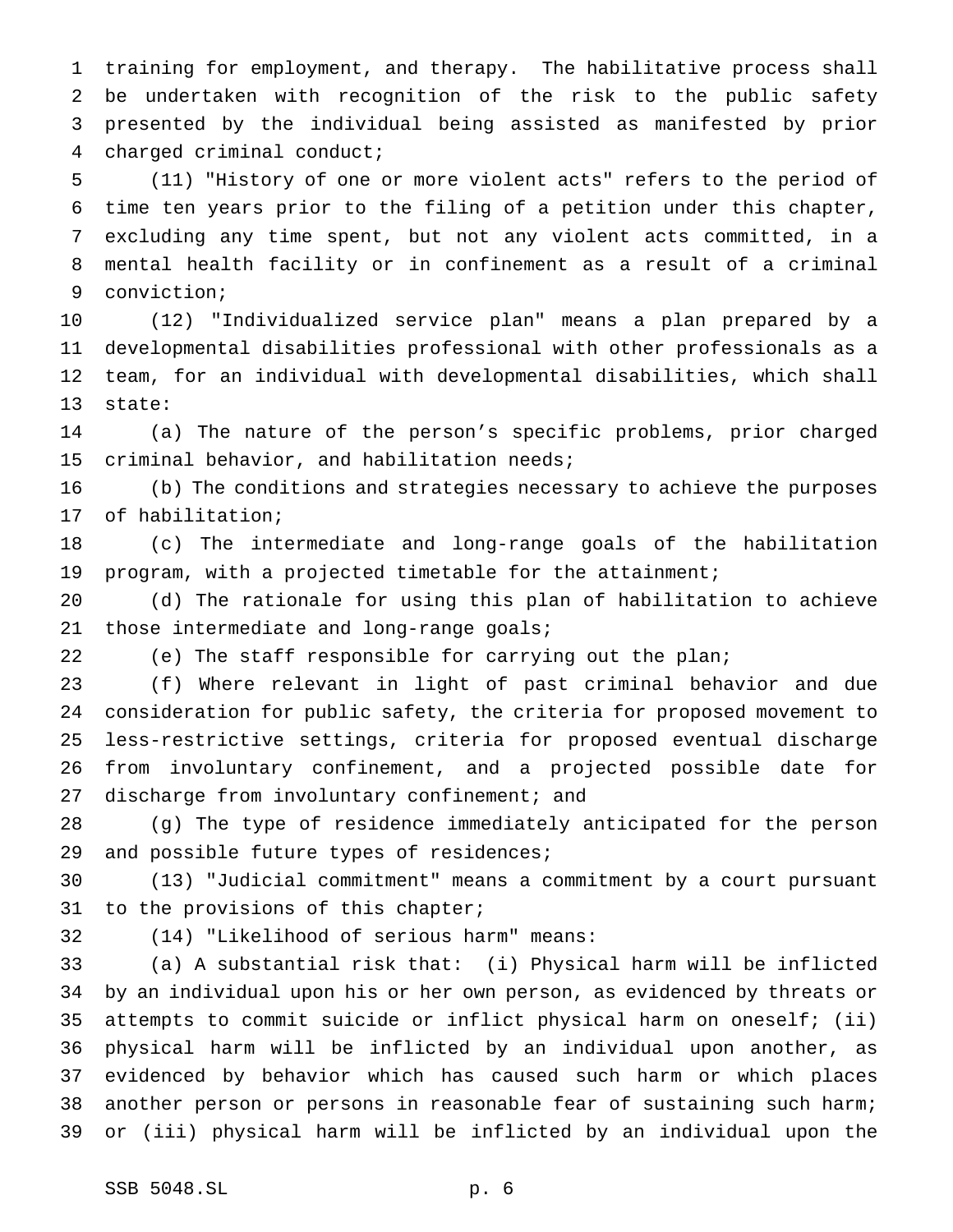property of others, as evidenced by behavior which has caused substantial loss or damage to the property of others; or

 (b) The individual has threatened the physical safety of another and has a history of one or more violent acts;

 (15) "Mental disorder" means any organic, mental, or emotional impairment which has substantial adverse effects on an individual's cognitive or volitional functions;

 (16) "Mental health professional" means a psychiatrist, psychologist, psychiatric nurse, or social worker, and such other mental health professionals as may be defined by rules adopted by the secretary pursuant to the provisions of this chapter;

 (17) "Peace officer" means a law enforcement official of a public agency or governmental unit, and includes persons specifically given peace officer powers by any state law, local ordinance, or judicial order of appointment;

 (18) "Private agency" means any person, partnership, corporation, 17 or association that is not ((defined as)) a public agency, whether or not financed in whole or in part by public funds, which constitutes an evaluation and treatment facility or private institution, hospital, or sanitarium, which is conducted for, or includes a department or ward 21 conducted for<sub> $L$ </sub> the care and treatment of persons who are mentally ill;

 (19) "Professional person" means a mental health professional and shall also mean a physician, registered nurse, and such others as may be defined by rules adopted by the secretary pursuant to the provisions of this chapter;

 (20) "Psychiatrist" means a person having a license as a physician and surgeon in this state who has in addition completed three years of graduate training in psychiatry in a program approved by the American medical association or the American osteopathic association and is certified or eligible to be certified by the American board of psychiatry and neurology;

 (21) "Psychologist" means a person who has been licensed as a psychologist pursuant to chapter 18.83 RCW;

 (22) "Public agency" means any evaluation and treatment facility or institution, hospital, or sanitarium which is conducted for, or includes a department or ward conducted for, the care and treatment of 37 persons who are mentally ill ((or deranged)); if the agency is operated directly by, federal, state, county, or municipal government, or a combination of such governments;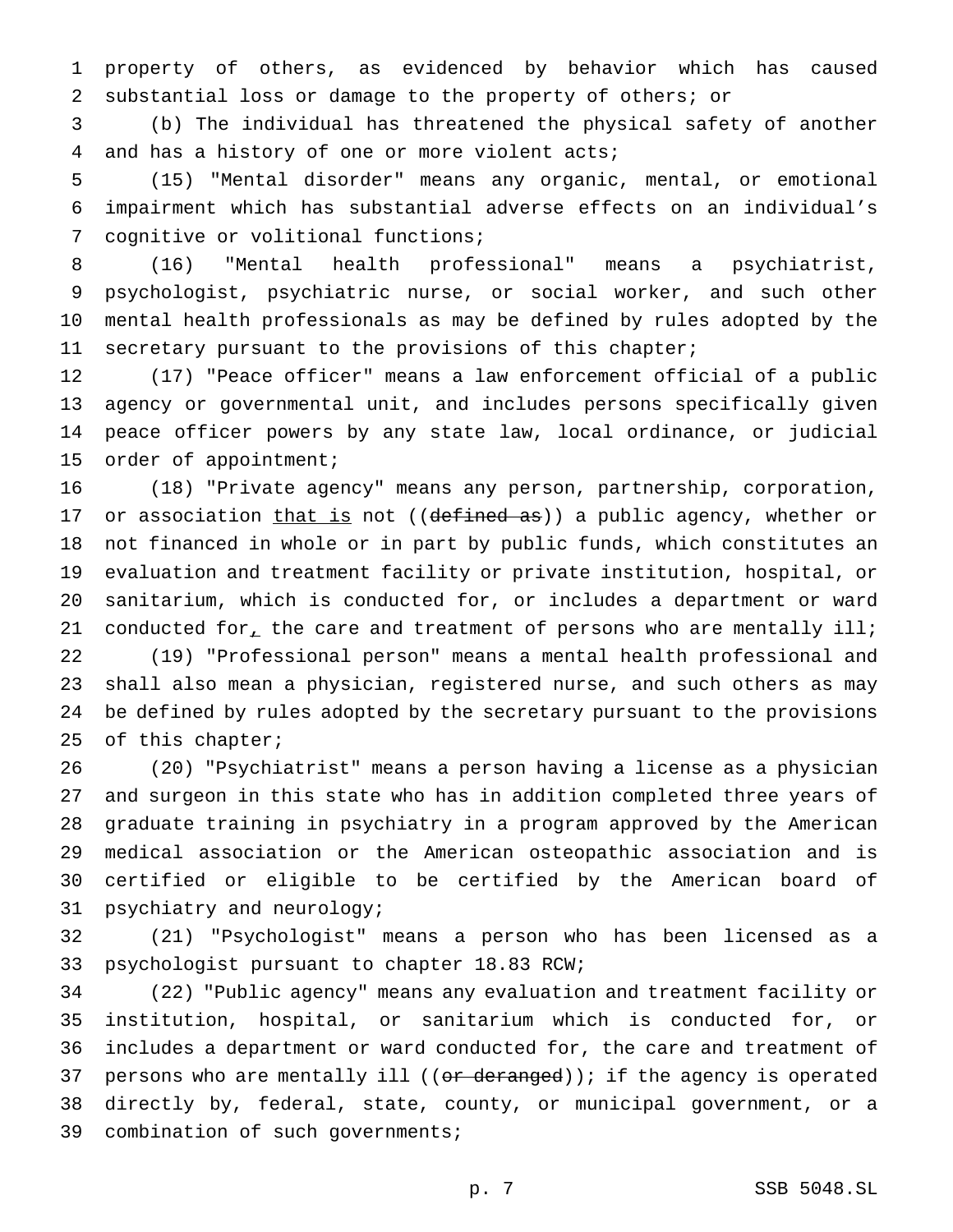(23) "Resource management services" has the meaning given in chapter 71.24 RCW;

 (24) "Secretary" means the secretary of the department of social and health services, or his or her designee;

 (25) "Social worker" means a person with a master's or further advanced degree from an accredited school of social work or a degree deemed equivalent under rules adopted by the secretary;

 (26) "Violent act" means behavior that resulted in homicide, attempted suicide, nonfatal injuries, or substantial damage to property.

 **Sec. 6.** RCW 71.05.245 and 1998 c 297 s 14 are each amended to read as follows:

 In making a determination of whether there is a likelihood of serious harm in a hearing conducted under RCW 71.05.240 or 71.05.320, 15 the court shall give great weight to any evidence before the court 16 regarding whether the person has: (1) A recent history of one or more violent acts; or (2) a recent history of one or more commitments under this chapter or its equivalent provisions under the laws of another state which were based on a likelihood of serious harm. The existence of prior violent acts or commitments under this chapter or its equivalent shall not be the sole basis for determining whether a person presents a likelihood of serious harm.

 For the purposes of this section "recent" refers to the period of time not exceeding three years prior to the current hearing.

 **Sec. 7.** RCW 71.05.320 and 1997 c 112 s 26 are each amended to read as follows:

 (1) If the court or jury finds that grounds set forth in RCW 71.05.280 have been proven and that the best interests of the person or others will not be served by a less restrictive treatment which is an alternative to detention, the court shall remand him or her to the custody of the department or to a facility certified for ninety day treatment by the department for a further period of intensive treatment not to exceed ninety days from the date of judgment: PROVIDED, That if the grounds set forth in RCW 71.05.280(3) are the basis of commitment, then the period of treatment may be up to but not exceed one hundred eighty days from the date of judgment in a facility certified for one hundred eighty day treatment by the department. If the committed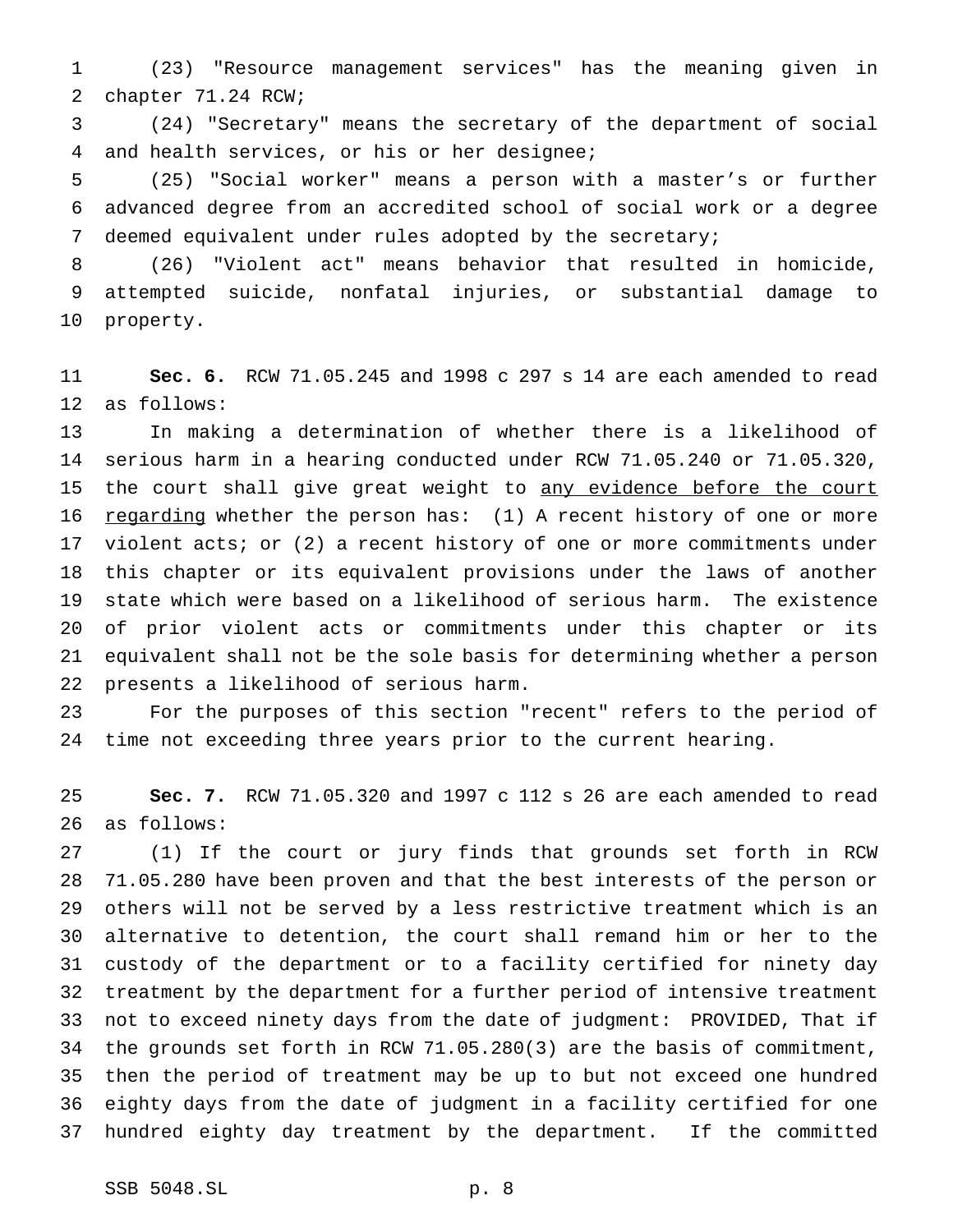person is developmentally disabled and has been determined incompetent 2 pursuant to RCW 10.77.090( $(\frac{4}{3})$ )  $(4)$ , and the best interests of the person or others will not be served by a less-restrictive treatment which is an alternative to detention, the court shall remand him or her to the custody of the department or to a facility certified for one hundred eighty-day treatment by the department. When appropriate and subject to available funds, treatment and training of such persons must be provided in a program specifically reserved for the treatment and training of developmentally disabled persons. A person so committed shall receive habilitation services pursuant to an individualized service plan specifically developed to treat the behavior which was the subject of the criminal proceedings. The treatment program shall be administered by developmental disabilities professionals and others trained specifically in the needs of developmentally disabled persons. The department may limit admissions to this specialized program in order to ensure that expenditures for services do not exceed amounts appropriated by the legislature and allocated by the department for such services. The department may establish admission priorities in the event that the number of eligible persons exceeds the limits set by the department. An order for treatment less restrictive than involuntary detention may include conditions, and if such conditions are not adhered to, the designated mental health professional or developmental disabilities professional may order the person apprehended under the terms and conditions of RCW 71.05.340.

 If the court or jury finds that grounds set forth in RCW 71.05.280 have been proven, but finds that treatment less restrictive than detention will be in the best interest of the person or others, then the court shall remand him or her to the custody of the department or to a facility certified for ninety day treatment by the department or to a less restrictive alternative for a further period of less restrictive treatment not to exceed ninety days from the date of judgment: PROVIDED, That if the grounds set forth in RCW 71.05.280(3) are the basis of commitment, then the period of treatment may be up to but not exceed one hundred eighty days from the date of judgment.

 (2) The person shall be released from involuntary treatment at the expiration of the period of commitment imposed under subsection (1) of this section unless the superintendent or professional person in charge of the facility in which he or she is confined, or in the event of a less restrictive alternative, the designated mental health professional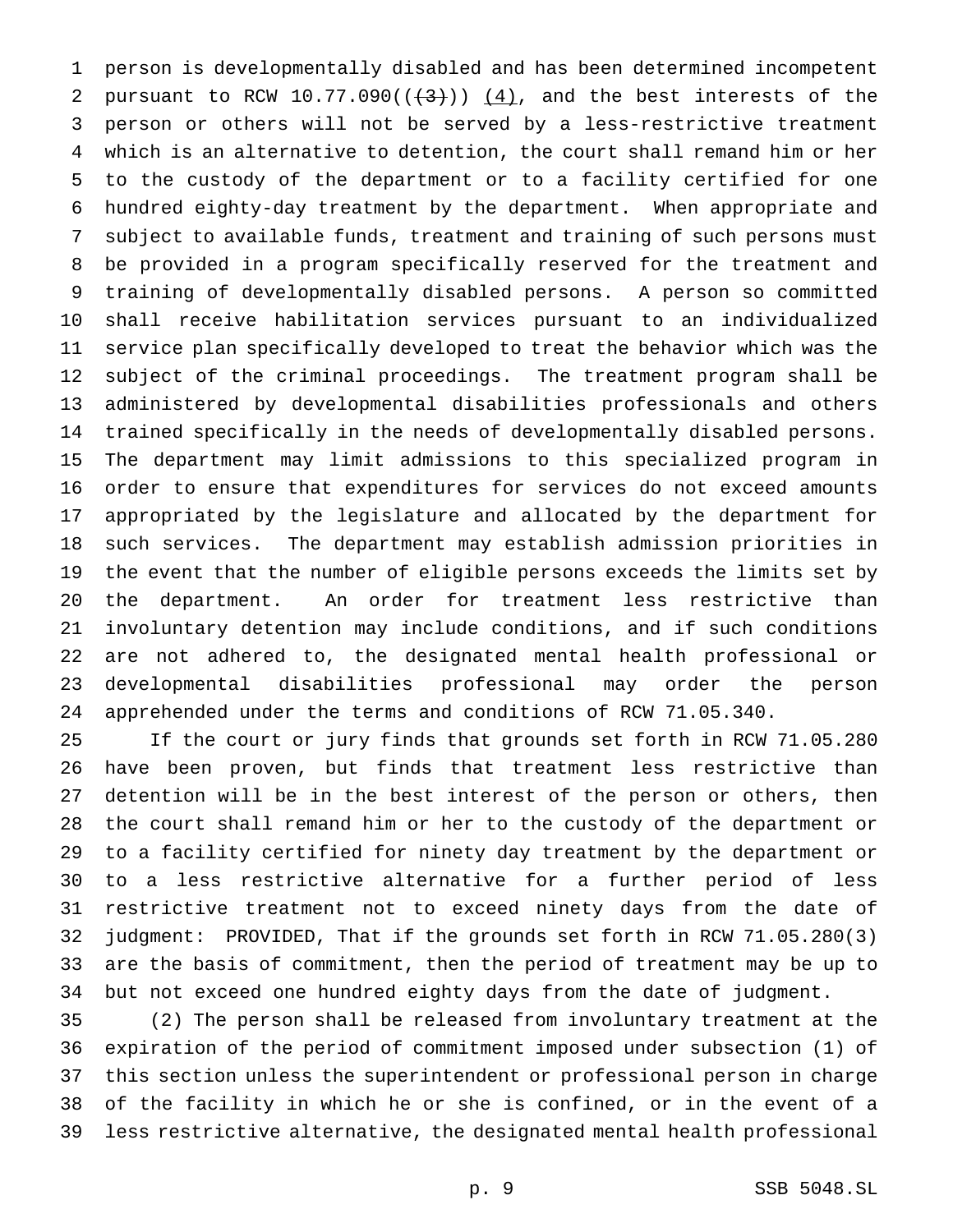or developmental disabilities professional, files a new petition for involuntary treatment on the grounds that the committed person;

 (a) During the current period of court ordered treatment: (i) Has threatened, attempted, or inflicted physical harm upon the person of another, or substantial damage upon the property of another, and (ii) as a result of mental disorder or developmental disability presents a likelihood of serious harm; or

 (b) Was taken into custody as a result of conduct in which he or she attempted or inflicted serious physical harm upon the person of another, and continues to present, as a result of mental disorder or developmental disability a likelihood of serious harm; or

 (c) Is in custody pursuant to RCW 71.05.280(3) and as a result of mental disorder or developmental disability presents a substantial likelihood of repeating similar acts considering the charged criminal behavior, life history, progress in treatment, and the public safety; or

(d) Continues to be gravely disabled.

 If the conduct required to be proven in (b) and (c) of this subsection was found by a judge or jury in a prior trial under this chapter, it shall not be necessary to reprove that element. Such new petition for involuntary treatment shall be filed and heard in the superior court of the county of the facility which is filing the new petition for involuntary treatment unless good cause is shown for a change of venue. The cost of the proceedings shall be borne by the state.

 The hearing shall be held as provided in RCW 71.05.310, and if the court or jury finds that the grounds for additional confinement as set forth in this subsection are present, the court may order the committed person returned for an additional period of treatment not to exceed one hundred eighty days from the date of judgment. At the end of the one hundred eighty day period of commitment, the committed person shall be released unless a petition for another one hundred eighty day period of continued treatment is filed and heard in the same manner as provided in this subsection. Successive one hundred eighty day commitments are permissible on the same grounds and pursuant to the same procedures as the original one hundred eighty day commitment.

 (3) No person committed as provided in this section may be detained unless a valid order of commitment is in effect. No order of commitment can exceed one hundred eighty days in length.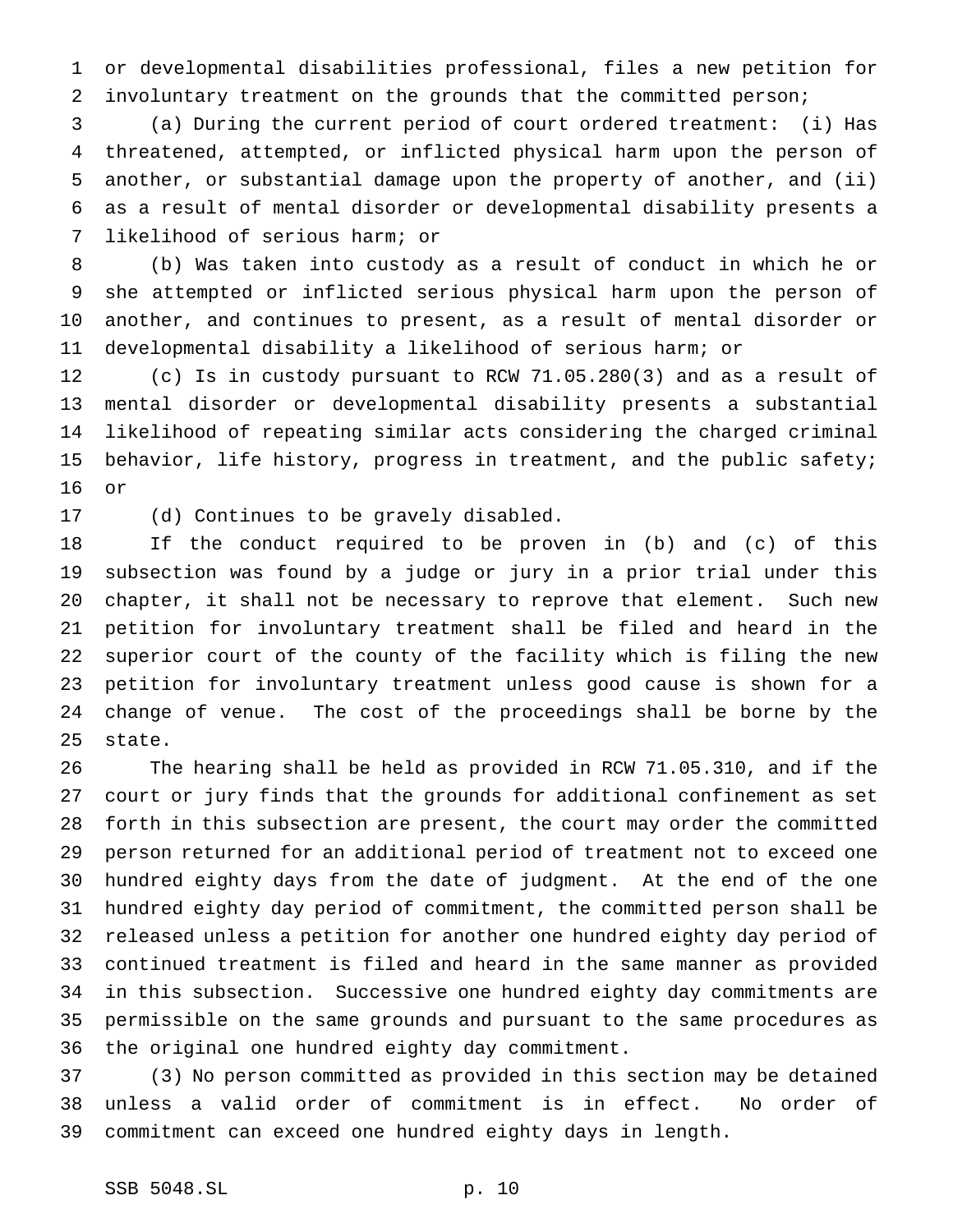**Sec. 8.** RCW 71.05.425 and 1994 c 129 s 9 are each amended to read as follows:

 (1)(a) Except as provided in subsection (2) of this section, at the earliest possible date, and in no event later than thirty days before conditional release, final discharge, authorized leave under RCW 71.05.325(2), or transfer to a less-restrictive facility than a state mental hospital, the superintendent shall send written notice of conditional release, final discharge, authorized leave, or transfer of a person committed under RCW 71.05.280(3) or 71.05.320(2)(c) following dismissal of a sex, violent, or felony harassment offense pursuant to 11 RCW 10.77.090( $(\frac{3}{1})$ )  $(4)$  to the following:

 (i) The chief of police of the city, if any, in which the person will reside; and

(ii) The sheriff of the county in which the person will reside.

 (b) The same notice as required by (a) of this subsection shall be sent to the following, if such notice has been requested in writing about a specific person committed under RCW 71.05.280(3) or 71.05.320(2)(c) following dismissal of a sex, violent, or felony 19 harassment offense pursuant to RCW  $10.77.090((+3))$   $(4)$ :

 (i) The victim of the sex, violent, or felony harassment offense 21 that was dismissed pursuant to RCW  $10.77.090((\frac{4}{3})) (4)$  preceding commitment under RCW 71.05.280(3) or 71.05.320(2)(c) or the victim's next of kin if the crime was a homicide;

 (ii) Any witnesses who testified against the person in any court proceedings; and

 (iii) Any person specified in writing by the prosecuting attorney. Information regarding victims, next of kin, or witnesses requesting the notice, information regarding any other person specified in writing by the prosecuting attorney to receive the notice, and the notice are confidential and shall not be available to the person committed under this chapter.

 (c) The thirty-day notice requirements contained in this subsection shall not apply to emergency medical furloughs.

 (d) The existence of the notice requirements in this subsection will not require any extension of the release date in the event the release plan changes after notification.

 (2) If a person committed under RCW 71.05.280(3) or 71.05.320(2)(c) following dismissal of a sex, violent, or felony harassment offense 39 pursuant to RCW 10.77.090( $(\frac{4}{3})$ )  $(4)$  escapes, the superintendent shall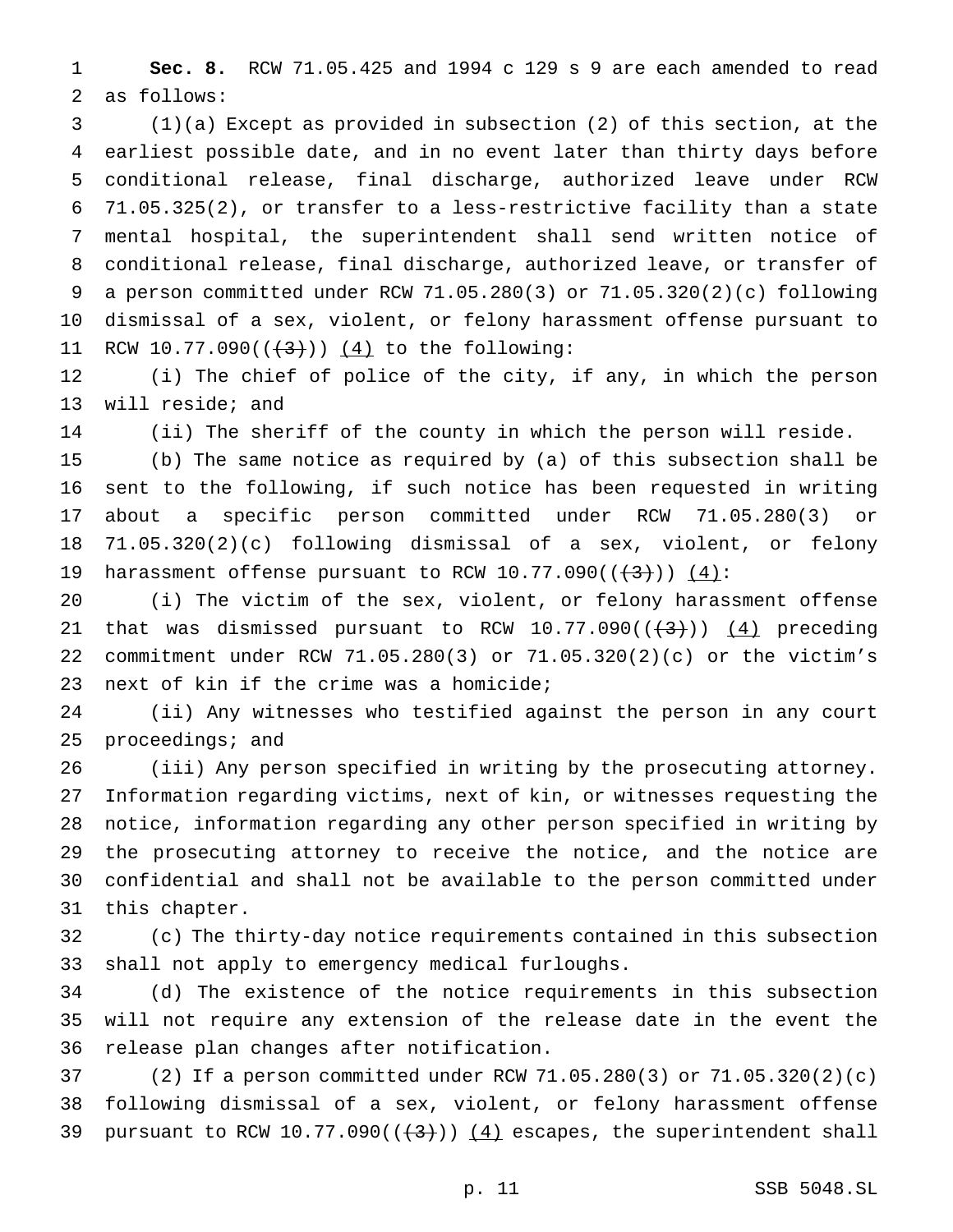immediately notify, by the most reasonable and expedient means available, the chief of police of the city and the sheriff of the county in which the person resided immediately before the person's arrest. If previously requested, the superintendent shall also notify the witnesses and the victim of the sex, violent, or felony harassment 6 offense that was dismissed pursuant to RCW  $10.77.090((\frac{43}{}))(\frac{4}{2})$  preceding commitment under RCW 71.05.280(3) or 71.05.320(2) or the victim's next of kin if the crime was a homicide. In addition, the secretary shall also notify appropriate parties pursuant to RCW 71.05.410. If the person is recaptured, the superintendent shall send notice to the persons designated in this subsection as soon as possible but in no event later than two working days after the department learns of such recapture.

 (3) If the victim, the victim's next of kin, or any witness is under the age of sixteen, the notice required by this section shall be sent to the parent or legal guardian of the child.

 (4) The superintendent shall send the notices required by this chapter to the last address provided to the department by the requesting party. The requesting party shall furnish the department with a current address.

 (5) For purposes of this section the following terms have the following meanings:

(a) "Violent offense" means a violent offense under RCW 9.94A.030;

(b) "Sex offense" means a sex offense under RCW 9.94A.030;

 (c) "Next of kin" means a person's spouse, parents, siblings, and children;

 (d) "Felony harassment offense" means a crime of harassment as defined in RCW 9A.46.060 that is a felony.

 **Sec. 9.** RCW 71.05.640 and 1989 c 205 s 14 are each reenacted to read as follows:

 (1) Procedures shall be established by resource management services to provide reasonable and timely access to individual treatment records. However, access may not be denied at any time to records of all medications and somatic treatments received by the individual.

 (2) Following discharge, the individual shall have a right to a complete record of all medications and somatic treatments prescribed during admission or commitment and to a copy of the discharge summary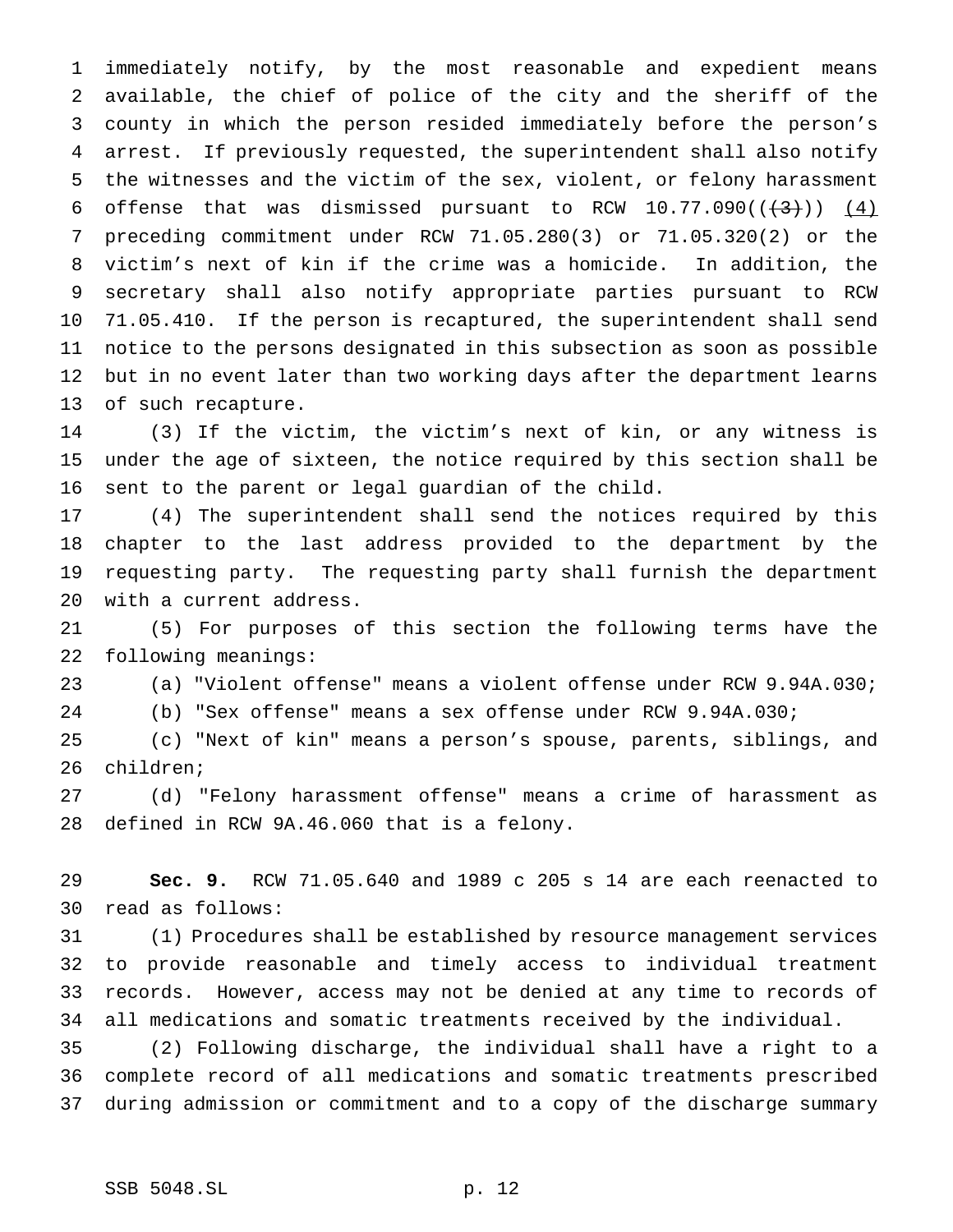prepared at the time of his or her discharge. A reasonable and uniform charge for reproduction may be assessed.

 (3) Treatment records may be modified prior to inspection to protect the confidentiality of other patients or the names of any other persons referred to in the record who gave information on the condition that his or her identity remain confidential. Entire documents may not be withheld to protect such confidentiality.

 (4) At the time of discharge all individuals shall be informed by resource management services of their rights as provided in RCW 71.05.610 through 71.05.690.

 **Sec. 10.** RCW 71.05.670 and 1990 c 3 s 115 are each reenacted to read as follows:

 Except as provided in RCW 4.24.550, any person, including the state or any political subdivision of the state, violating RCW 71.05.610 through 71.05.690 shall be subject to the provisions of RCW 71.05.440.

 **Sec. 11.** RCW 71.05.680 and 1989 c 205 s 18 are each reenacted to read as follows:

 Any person who requests or obtains confidential information pursuant to RCW 71.05.610 through 71.05.690 under false pretenses shall be guilty of a gross misdemeanor.

 **Sec. 12.** RCW 71.05.690 and 1989 c 205 s 19 are each reenacted to read as follows:

 The department shall adopt rules to implement RCW 71.05.610 through 71.05.680.

 **Sec. 13.** RCW 71.05.940 and 1989 c 420 s 18 are each amended to read as follows:

27 The provisions of ((this act)) chapter 420, Laws of 1989 shall 28 apply equally to persons ((presently)) in the custody of the department 29 on May 13, 1989, who were found by a court to be not guilty by reason of insanity or incompetent to stand trial, or who have been found to have committed acts constituting a felony pursuant to RCW 71.05.280(3) and present a substantial likelihood of repeating similar acts, and the secretary shall cause such persons to be evaluated to ascertain if such persons are developmentally disabled for placement in a program